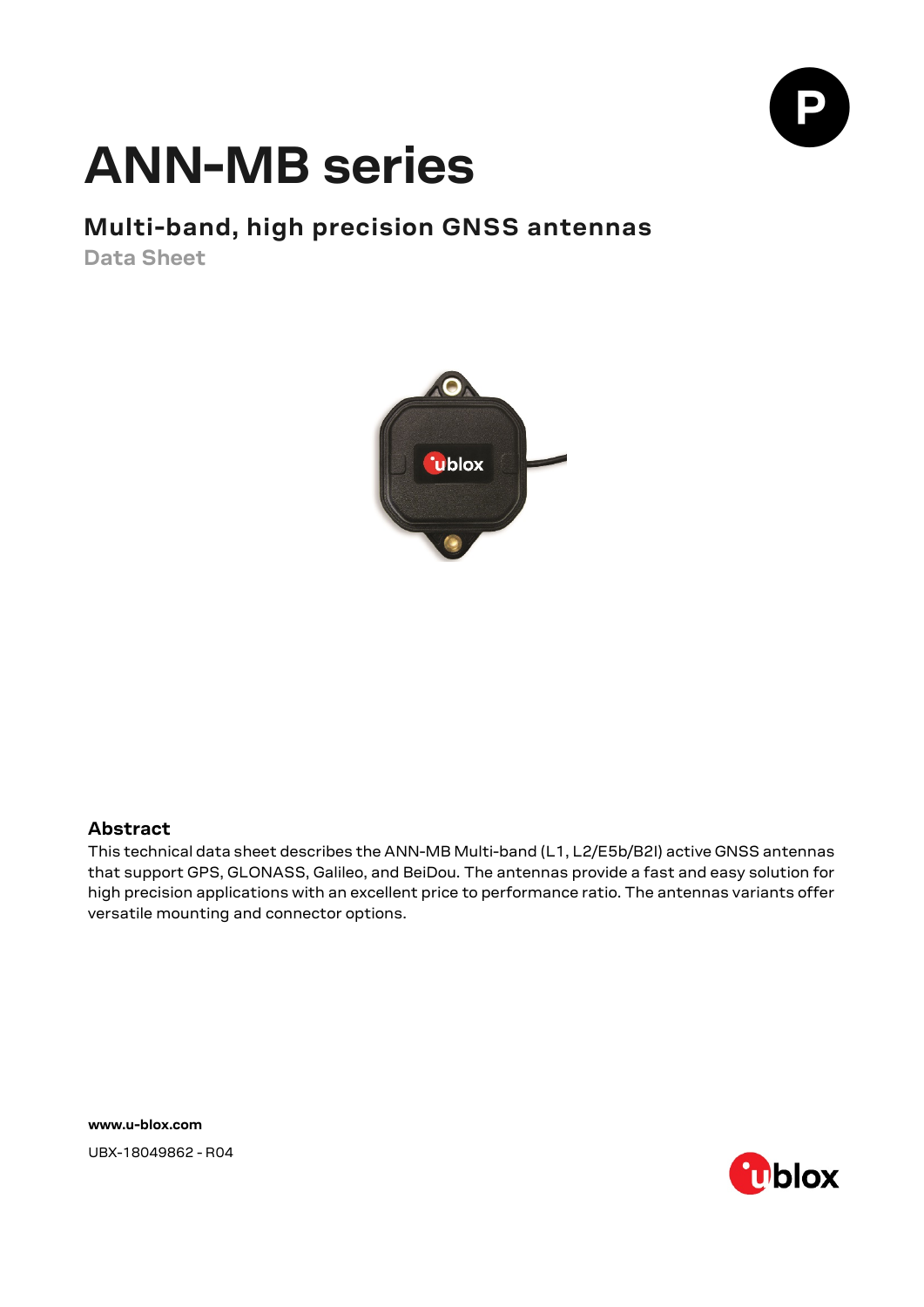

## <span id="page-1-0"></span>**Document Information**

| Title                         | <b>ANN-MB series</b>                     |            |
|-------------------------------|------------------------------------------|------------|
| <b>Subtitle</b>               | Multi-band, high precision GNSS antennas |            |
| Document type                 | Data Sheet                               |            |
| Document number               | UBX-18049862                             |            |
| <b>Revision and date</b>      | R04                                      | 9-Jul-2019 |
| <b>Disclosure Restriction</b> | Production Information                   |            |

| <b>Product status</b>                   | <b>Corresponding content status</b> |                                                                                        |  |  |
|-----------------------------------------|-------------------------------------|----------------------------------------------------------------------------------------|--|--|
| In Development /<br>Prototype           | <b>Objective Specification</b>      | Target values. Revised and supplementary data will be published later.                 |  |  |
| <b>Engineering Sample</b>               | Advance Information                 | Data based on early testing. Revised and supplementary data will be published later.   |  |  |
| <b>Initial Production</b>               | Early Production Information        | Data from product verification. Revised and supplementary data may be published later. |  |  |
| Mass Production /<br><b>End of Life</b> | Production Information              | Document contains the final product specification.                                     |  |  |

### This document applies to the following products:

| <b>Product name</b> | Type number  | <b>Connector type</b> | <b>PCN reference</b> | <b>Product status</b> |
|---------------------|--------------|-----------------------|----------------------|-----------------------|
| ANN-MB (SMA)        | ANN-MB-00-00 | SMA                   | N/A                  | Mass Production       |
| ANN-MB (SMB)        | ANN-MB-01-00 | SMB                   | N/A                  | Mass Production       |
| ANN-MB (MCX)        | ANN-MB-02-00 | <b>MCX</b>            | N/A                  | Mass Production       |

u-blox or third parties may hold intellectual property rights in the products, names, logos and designs included in this document. Copying, reproduction, modification or disclosure to third parties of this document or any part thereof is only permitted with the express written permission of u-blox.

The information contained herein is provided "as is" and u-blox assumes no liability for its use. No warranty, either express or implied, is given, including but not limited to, with respect to the accuracy, correctness, reliability and fitness for a particular purpose of the information. This document may be revised by u-blox at any time without notice. For the most recent documents, visit www.u-blox.com.

Copyright © u-blox AG.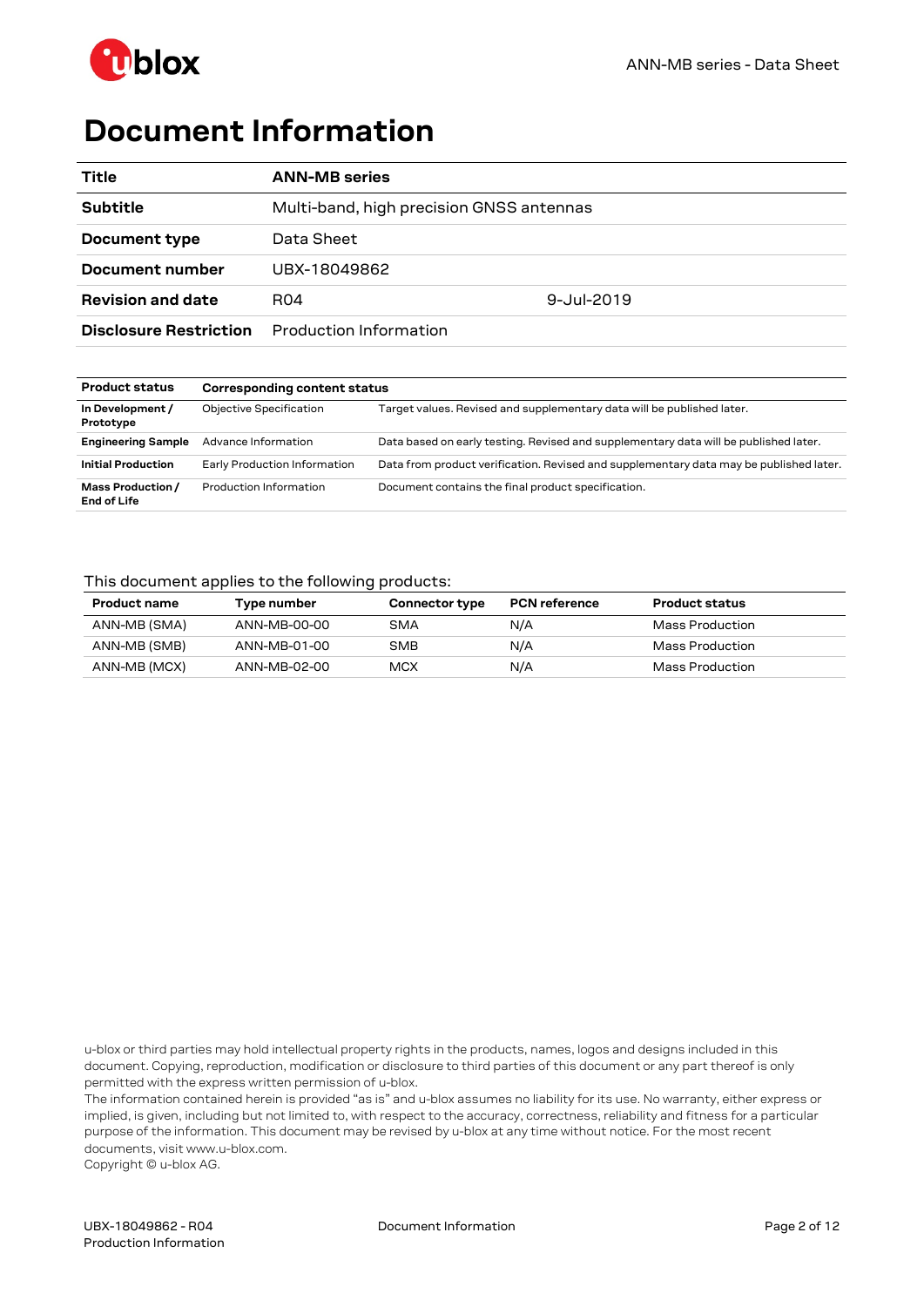

## <span id="page-2-0"></span>**Contents**

| Т.               |  |
|------------------|--|
| 2                |  |
| 3                |  |
| 3.1              |  |
| $3.2^{\circ}$    |  |
| 3.3 <sup>°</sup> |  |
| 4                |  |
| 5                |  |
| 6                |  |
| 6.1              |  |
|                  |  |
|                  |  |
| $\mathbf{7}$     |  |
|                  |  |
| 8                |  |
| 9                |  |
|                  |  |
|                  |  |
|                  |  |
|                  |  |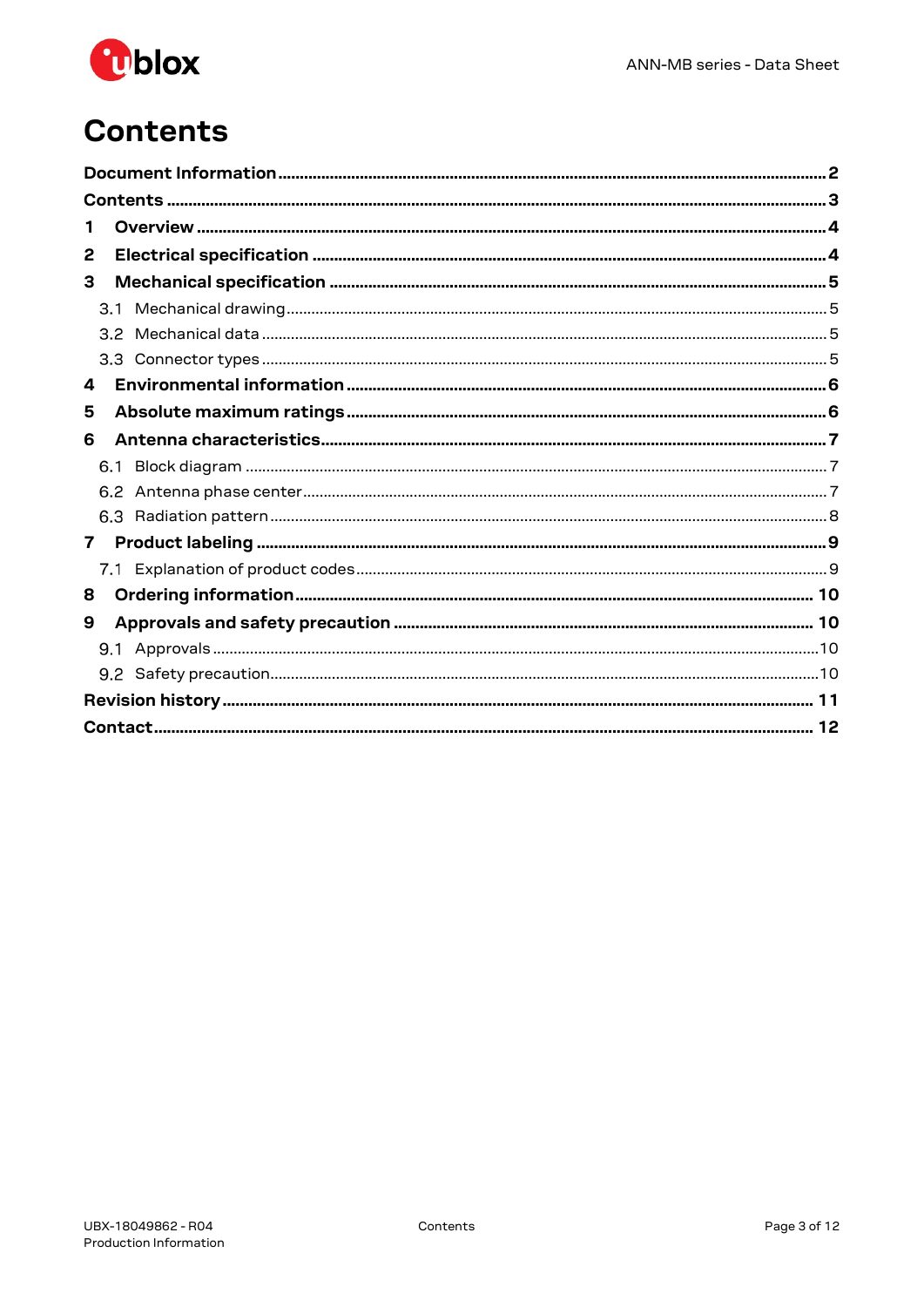

## <span id="page-3-0"></span>**1 Overview**

The u-blox ANN-MB multi-band (L1, L2/E5b/B2I) active GNSS antennas are designed to reduce time to market for the next generation of high precision GNSS applications, which require highly accurate location information. The compact design, excellent price to performance ratio, and versatile mounting and connector choices provide customers with fast, easy, and reliable multi-band antenna solutions. The ANN-MB antenna is a perfect match to the latest u-blox F9 platform, including the ZED-F9P module, thus providing customers with a valuable antenna solution to minimize design-in efforts.

The ANN-MB series includes a high-performance multi-band RHCP dual-feed patch antenna element, a built-in high-gain LNA with SAW pre-filtering, and a 5 m antenna cable with three connector options (SMA, SMB, MCX).

## <span id="page-3-1"></span>**2 Electrical specification**

### **Patch antenna specification**

| Parameter                 | L1 Band                | L2/E5b/B2I Band            |
|---------------------------|------------------------|----------------------------|
| Frequency <sup>1</sup>    | 1559-1606 MHz          | 1197-1249 MHz              |
| $Im$ pedance $1$          | 50 $\Omega$            | 50 $\Omega$                |
| Gain $1$                  | Typ. 3.5 dBic (Zenith) | Typ. 0.0-2.0 dBic (Zenith) |
| Axial ratio <sup>1</sup>  | Max. 2.0 dB (Zenith)   | Max. 2.0 dB (Zenith)       |
| Polarization <sup>1</sup> | <b>RHCP</b>            | <b>RHCP</b>                |

<span id="page-3-7"></span>**Table 1: Patch antenna element specification**

### **Amplifier specification**

| Parameter                                                                                | L1 Band                                                                                                       | L2/E5b/B2I Band                                                                                              |  |
|------------------------------------------------------------------------------------------|---------------------------------------------------------------------------------------------------------------|--------------------------------------------------------------------------------------------------------------|--|
| Frequency                                                                                | 1559-1606 MHz                                                                                                 | 1197-1249 MHz                                                                                                |  |
| Impedance                                                                                | 50 $\Omega$                                                                                                   | 50 $\Omega$                                                                                                  |  |
| LNA Gain $2,3$                                                                           | Typ. $28 \pm 3.0$ dB                                                                                          | Typ. $28 \pm 3.0$ dB                                                                                         |  |
| LNA Noise Figure <sup>2,3</sup>                                                          | Max. 2.8 dB                                                                                                   | Max. 3.2 dB                                                                                                  |  |
| Output VSWR                                                                              | Max. 2.0                                                                                                      | Max. 2.0                                                                                                     |  |
| Cable Insertion Loss (RG-174, length 5 m)                                                | Typ. 6.6 dB                                                                                                   | Typ. $5.6 - 6.6$ dB                                                                                          |  |
| Total Gain <sup>2,4</sup>                                                                | Typ. 21.4 dB                                                                                                  | Typ. 21.4 - 22.4 dB                                                                                          |  |
| Out-of-band rejection<br>min. 100 MHz from GNSS band edges<br>at selected cellular bands | Typ. 65 dB (at <1459 MHz), 70 dB<br>(>1706 MHz)<br>Typ. 85/80/70/75/80 dB (at 698/<br>960/1710/2170/2690 MHz) | Typ. 50 dB (at <1097 MHz), 75 dB<br>(>1349 MHz)<br>Typ. 65/45/45/75/80dB (at 698/<br>960/1710/2170/2690 MHz) |  |
| Supply voltage <sup>5</sup>                                                              | $3.0 - 5.0 V$                                                                                                 |                                                                                                              |  |
| Supply current <sup>2,5</sup>                                                            | Typ. 15 mA                                                                                                    |                                                                                                              |  |

#### <span id="page-3-8"></span>**Table 2: Amplifier specification**

:

<span id="page-3-3"></span><span id="page-3-2"></span><sup>1</sup> Measured on a ø15 cm ground plane. Measured values include the antenna feed network (hybrid coupler).

<sup>&</sup>lt;sup>2</sup> Measured using 5.0 V supply voltage

<span id="page-3-4"></span><sup>3</sup> Includes LNA and SAW pre-filter section

<span id="page-3-5"></span><sup>4</sup> Includes LNA Gain and Cable Insertion Loss

<span id="page-3-6"></span><sup>&</sup>lt;sup>5</sup> Single supply for L1 and L2/E5b/B2I bands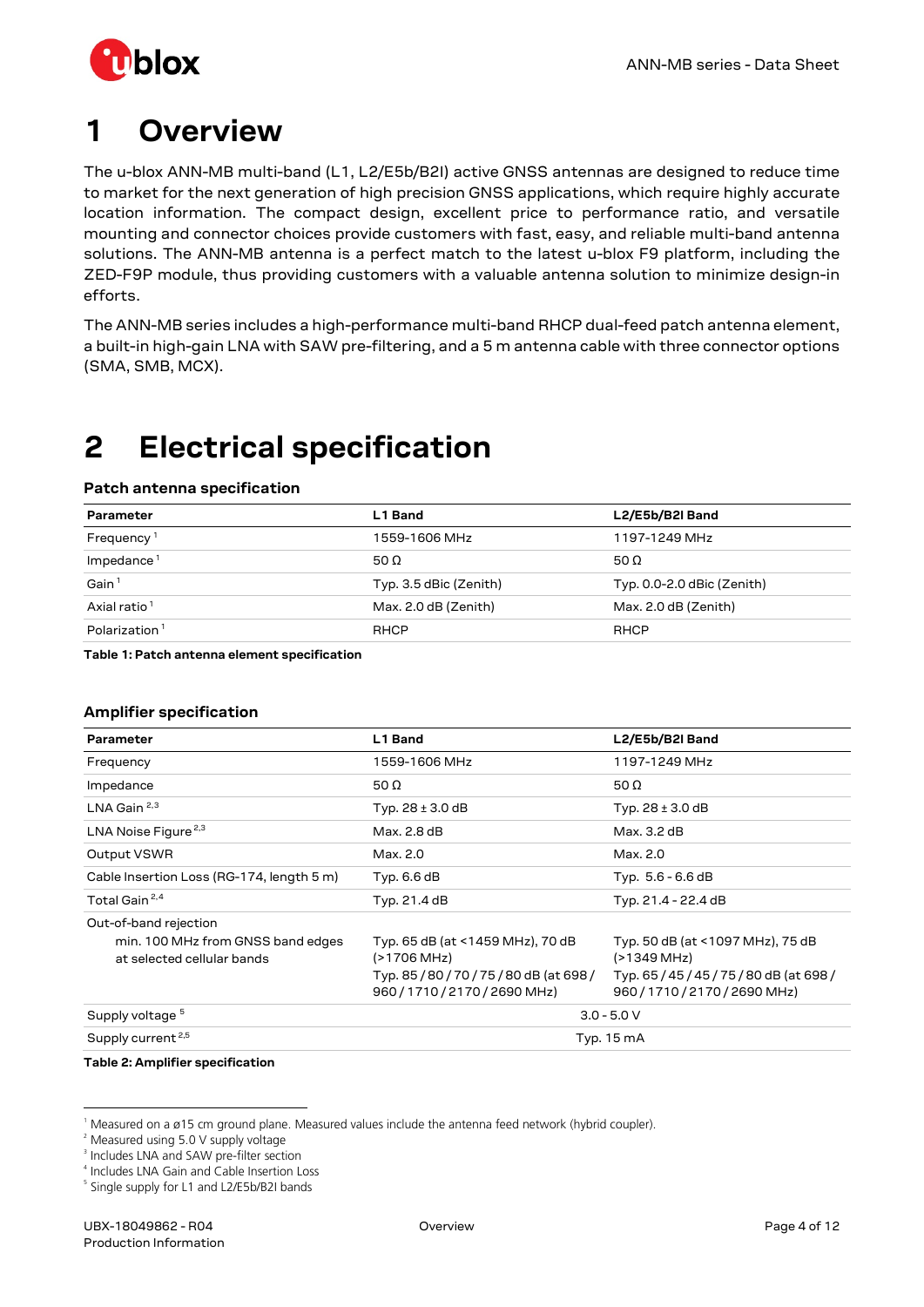

## <span id="page-4-0"></span>**3 Mechanical specification**

### <span id="page-4-1"></span>**3.1 Mechanical drawing**





<span id="page-4-4"></span>**Figure 1: ANN-MB series mechanical drawing. Dimensions are given in mm. The antenna reference point (ARP) is marked with a red dot.**

### <span id="page-4-2"></span>**3.2 Mechanical data**

| Parameter                    | <b>Specification</b>                                                  |
|------------------------------|-----------------------------------------------------------------------|
| Weight (Typical incl. cable) | 173 a                                                                 |
| <b>Size</b>                  | $82.0 \times 60.0 \times 22.5$ mm <sup>3</sup>                        |
| Connector options            | SMA, SMB, MCX                                                         |
| Cable type, length           | RG174, 5.0 m                                                          |
| Mounting                     | Magnetic base, fixed installation option (screw mount, 2 x M4 screws) |
| <b>Housing Color</b>         | <b>Black</b>                                                          |

<span id="page-4-5"></span>**Table 3: Mechanical specification**

### <span id="page-4-3"></span>**3.3 Connector types**



<span id="page-4-6"></span>**Table 4: ANN-MB connector types**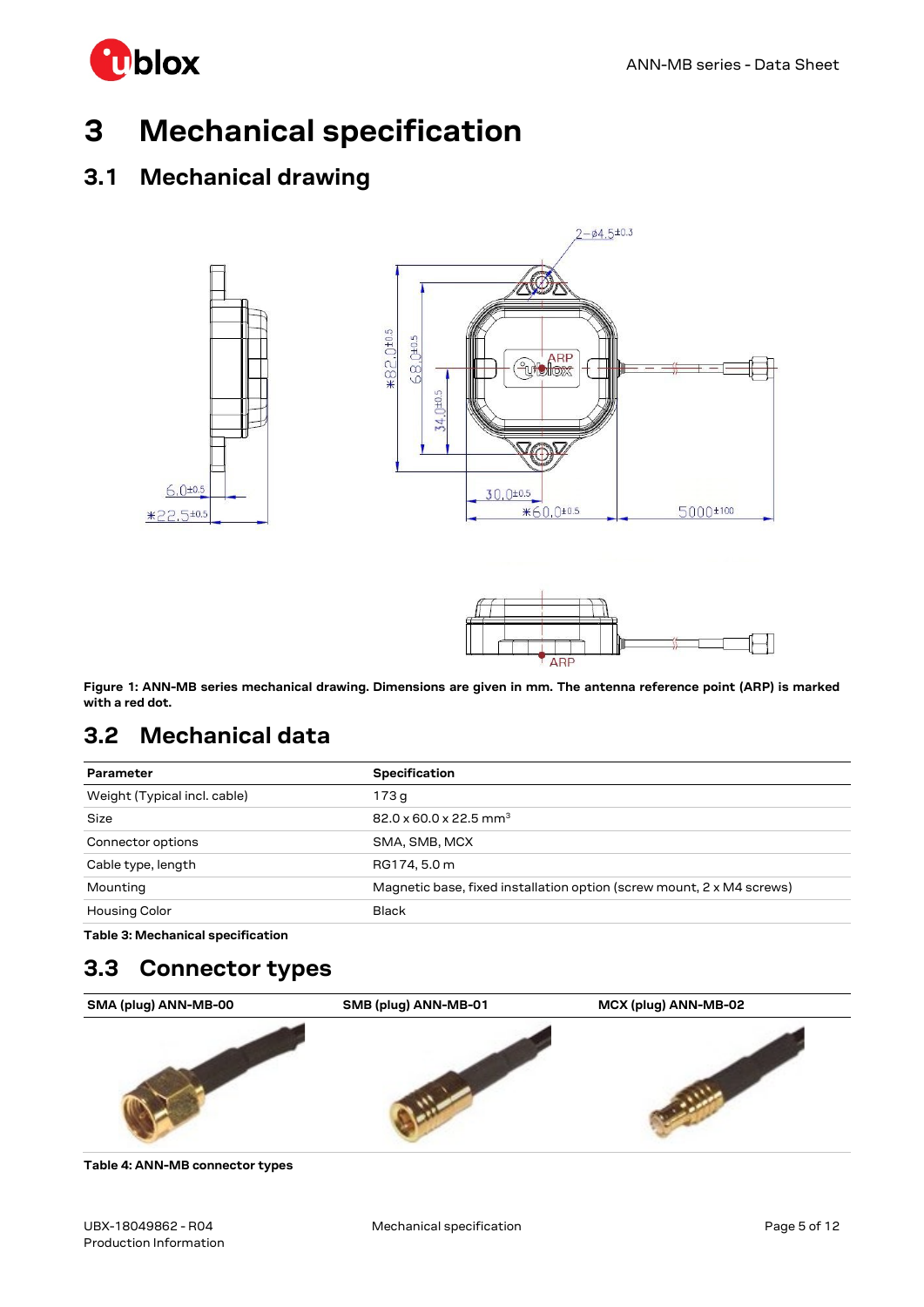

## <span id="page-5-0"></span>**4 Environmental information**

| Parameter                      | <b>Specification</b>                                                        |
|--------------------------------|-----------------------------------------------------------------------------|
| Operating temperature          | $-40$ to $+85\degree$ C                                                     |
| Storage temperature            | $-40$ to $+85\degree$ C                                                     |
| <b>ESD circuit protection</b>  | ±15 kV (IEC61000-4-2)                                                       |
| Ingress protection (IP) rating | IP67 (Protected from dust and temporary immersion in water up to 1 m depth) |
| Humidity                       | 95%RH, 60 °C, 96 hours                                                      |
| Vibration                      | MIL-STD-810G, Method 514.7 Vibration                                        |

<span id="page-5-2"></span>**Table 5: Environmental information**

## <span id="page-5-1"></span>**5 Absolute maximum ratings**

| <b>Parameter</b>      | <b>Symbol</b> | Condition | Min   | Max  | <b>Units</b> |
|-----------------------|---------------|-----------|-------|------|--------------|
| Power supply voltage  | VCC           |           | 0.0   | 10.0 |              |
| Operating temperature | l GP          |           | $-40$ | +85  | °C           |
| Storage temperature   | <b>STG</b>    |           | -40   | +85  | °C           |

**Table 6: Absolute maximum ratings**

**⚠** Stressing the device beyond the "Absolute Maximum Ratings" may cause permanent damage. These are stress ratings only. The product is not protected against overvoltage or reversed voltages. If necessary, voltage spikes exceeding the power supply voltage specification, given in table above, must be limited to values within the specified boundaries by using appropriate protection diodes.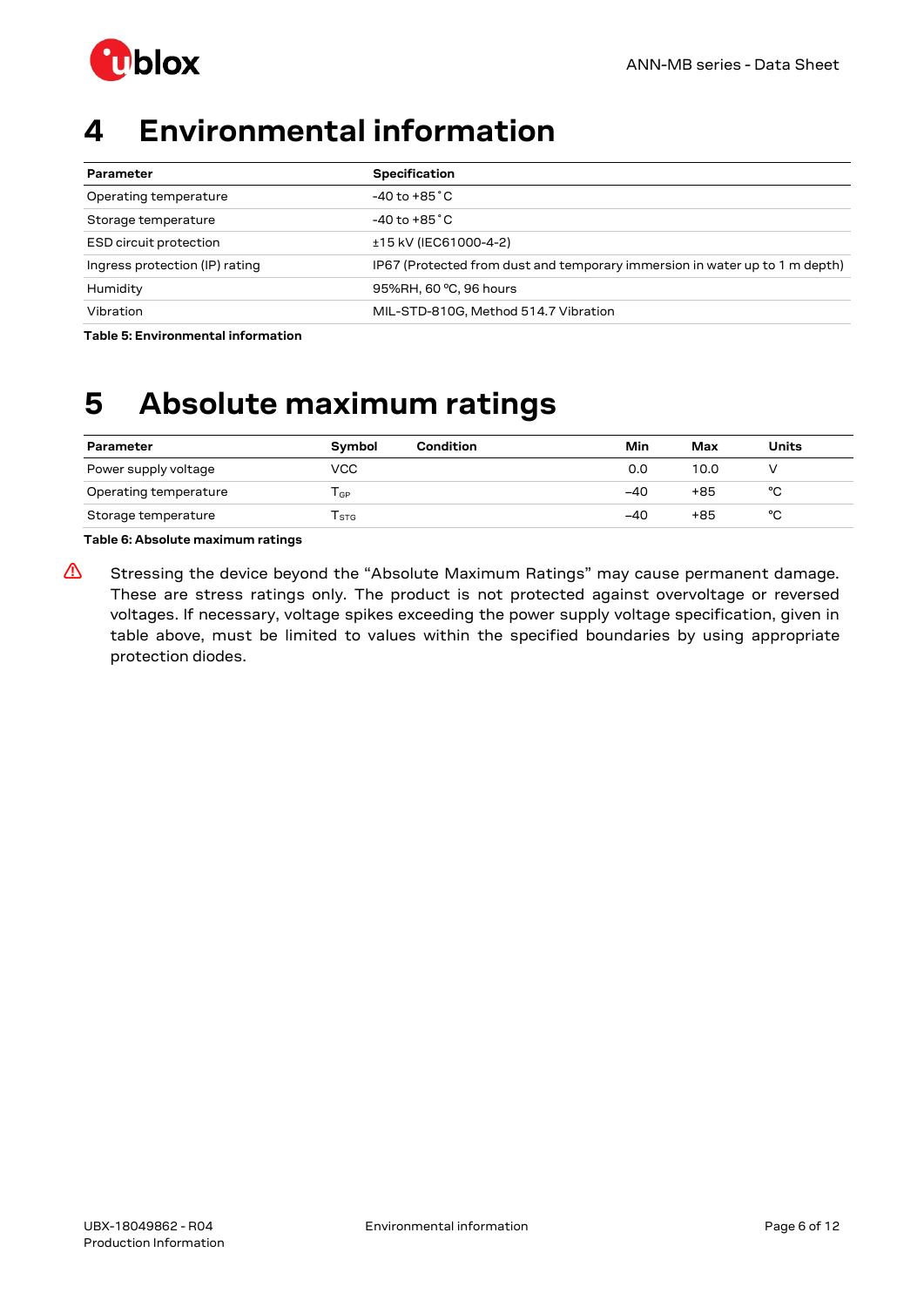

## <span id="page-6-0"></span>**6 Antenna characteristics**

### <span id="page-6-1"></span>**6.1 Block diagram**

A simplified block diagram for ANN-MB multi-band antenna series is shown in [Figure 2.](#page-6-3) The block diagram is divided into patch antenna element and amplifier sections. The patch antenna element section is specified in [Table 1](#page-3-7) and the amplifier section in [Table 2.](#page-3-8) The 5 m coaxial cable is connected to the amplifier section output.



<span id="page-6-3"></span>**Figure 2: Simplified ANN-MB series block diagram**

### <span id="page-6-2"></span>**6.2 Antenna phase center**

Typical values for the absolute antenna phase center offset in L1 and L2 bands are given in [Table 7.](#page-6-4) The phase center offset is given in millimeters with respect to the antenna reference point defined in [Figure 1.](#page-4-4) The "North" direction is toward the cable connector. The "Up" direction is normal to the antenna ground plane, toward the patch element.

**T** The phase center offset is measured on a circular ground plane with 120 mm diameter. Any change in ground plane size or shape may affect the phase center offset.

| <b>GNSS</b> | Frequency   | <b>Phase center offset</b> |                  | <b>Phase center variation</b> |
|-------------|-------------|----------------------------|------------------|-------------------------------|
|             |             | <b>Horizontal plane</b>    | Up               | Over all azimuth/elevation    |
| GPS L1 C/A  | 1575.42 MHz | < 5 mm in all directions   | $8.9 \text{ mm}$ | $< 5 \,\mathrm{mm}$           |
| GPS L2C     | 1227.60 MHz | < 5 mm in all directions   | 7.6 mm           | $<$ 10 mm                     |

<span id="page-6-4"></span>**Table 7: Typical values for phase center offset and variation relative to antenna reference point (ARP) in L1 and L2 bands. Measured on a circular 120 mm ground plane.**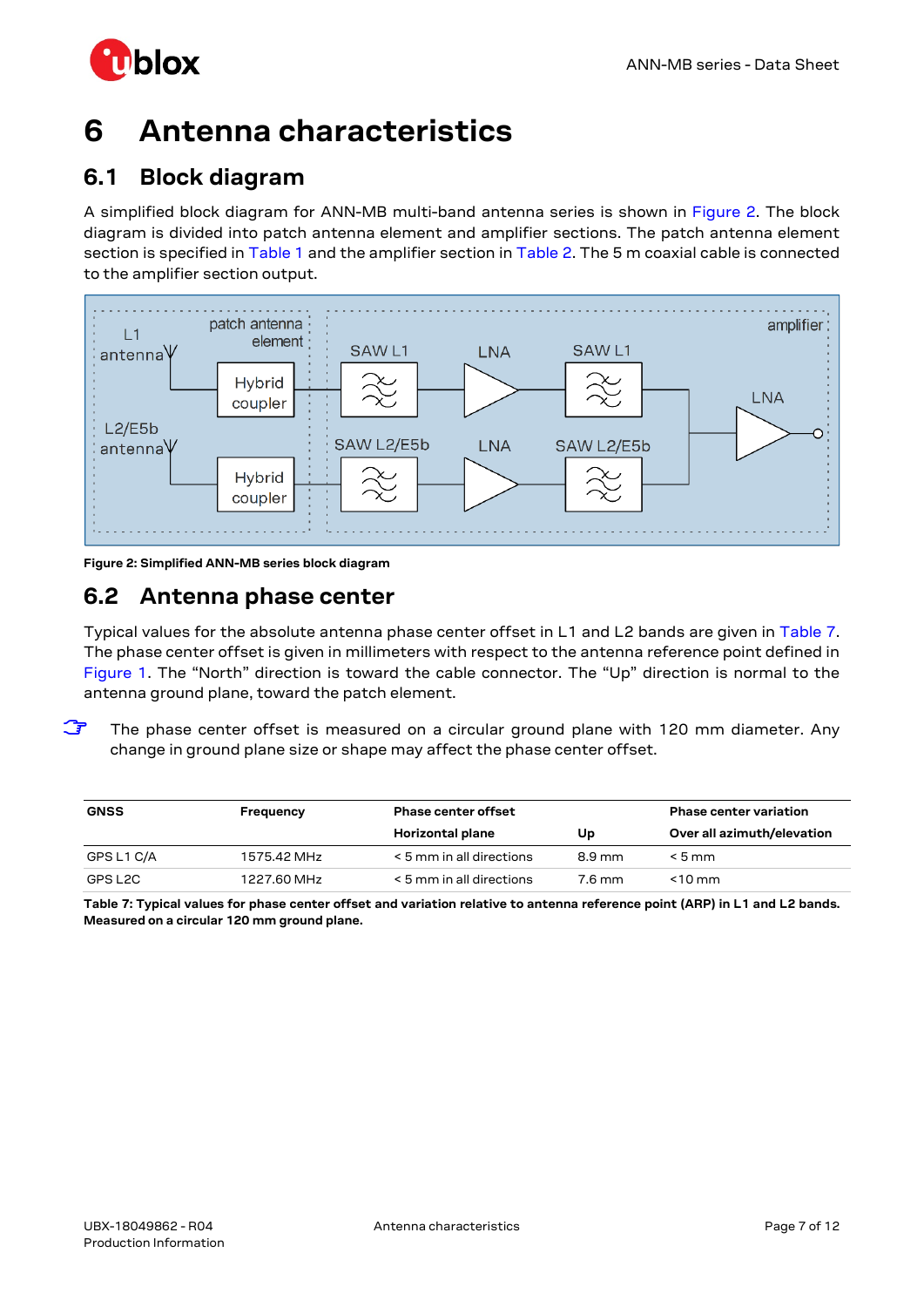

### <span id="page-7-0"></span>**6.3 Radiation pattern**

The radiation pattern in the L1 and L2 bands are shown i[n Figure 4](#page-7-1) an[d Figure 5,](#page-7-2) respectively. The 2-D cuts for  $H(xy)$ , E1 (xz), and E2 (yz) planes are shown at BeiDou, GPS, and Glonass frequencies. The coordinate axes are defined in [Figure 3.](#page-7-3)

**☞** Note: The spherical coordinate system used represent radiation pattern data is different from the "North", "East", "Up" coordinate system used for antenna phase center offset in sectio[n 6.2.](#page-6-2)



### <span id="page-7-3"></span>**Figure 3: Definition of coordinate axes for radiation pattern plots.**



<span id="page-7-1"></span>**Figure 4: Radiation pattern in L1 band. The 2-D cuts are measured at 1559 - 1606 MHz (nine frequencies).**



<span id="page-7-2"></span>**Figure 5: Radiation pattern in L2 band. The 2-D cuts are measured at 1197 - 1249 MHz (nine frequencies).**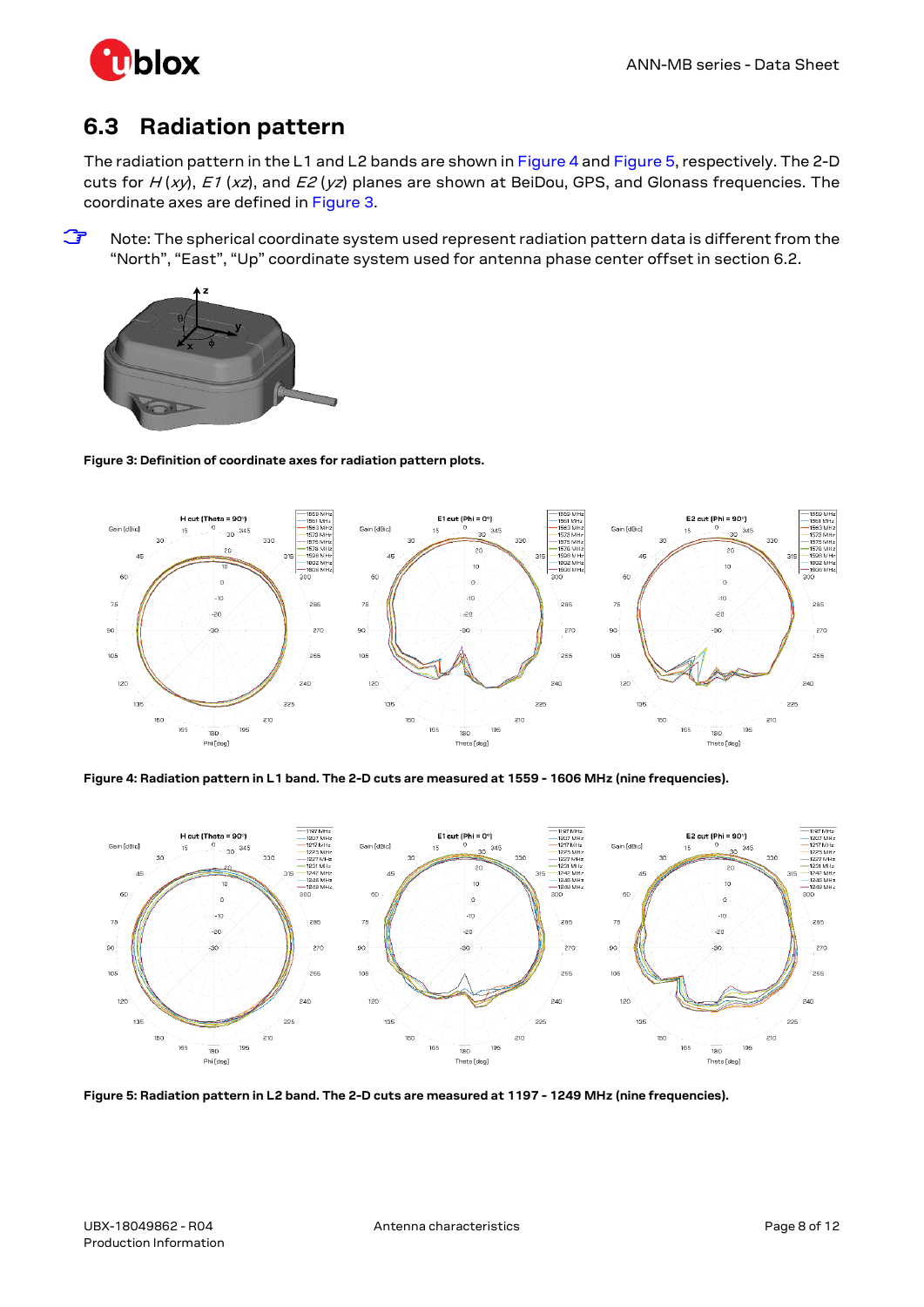

## <span id="page-8-0"></span>**7 Product labeling**

The product information label is found on the underside of the ANN-MB multi-band GNSS antenna. The label includes the product type number, which provides important information on the product.



<span id="page-8-4"></span>**Figure 6: ANN-MB multi-band GNSS antenna product label.**

### <span id="page-8-1"></span>**7.1 Explanation of product codes**

Three different product code formats are used. The **Product name** is used in general communications about product families and variants. The **Ordering code** includes options, whereas the **Type number** includes information on the hardware version. The product code formats are described in [Table 8](#page-8-2) and [Table 9.](#page-8-3)

| Format        | <b>Structure</b> |
|---------------|------------------|
| Product name  | PPP-GV           |
| Ordering code | PPP-GV-NN        |
| Type number   | PPP-GV-NN-XX     |

<span id="page-8-2"></span>**Table 8: Product code formats**

| Code       | Meaning            | Example              |
|------------|--------------------|----------------------|
| <b>PPP</b> | Product family     | <b>ANN</b>           |
| GV         | Product generation | MB: Multi-band       |
| <b>NN</b>  | Option             | Connector type:      |
|            |                    | $00 = SMA$ connector |
|            |                    | $01 =$ SMB connector |
|            |                    | $02$ = MCX connector |
| XX         | Product revision   |                      |

<span id="page-8-3"></span>**Table 9: Explanation of product codes**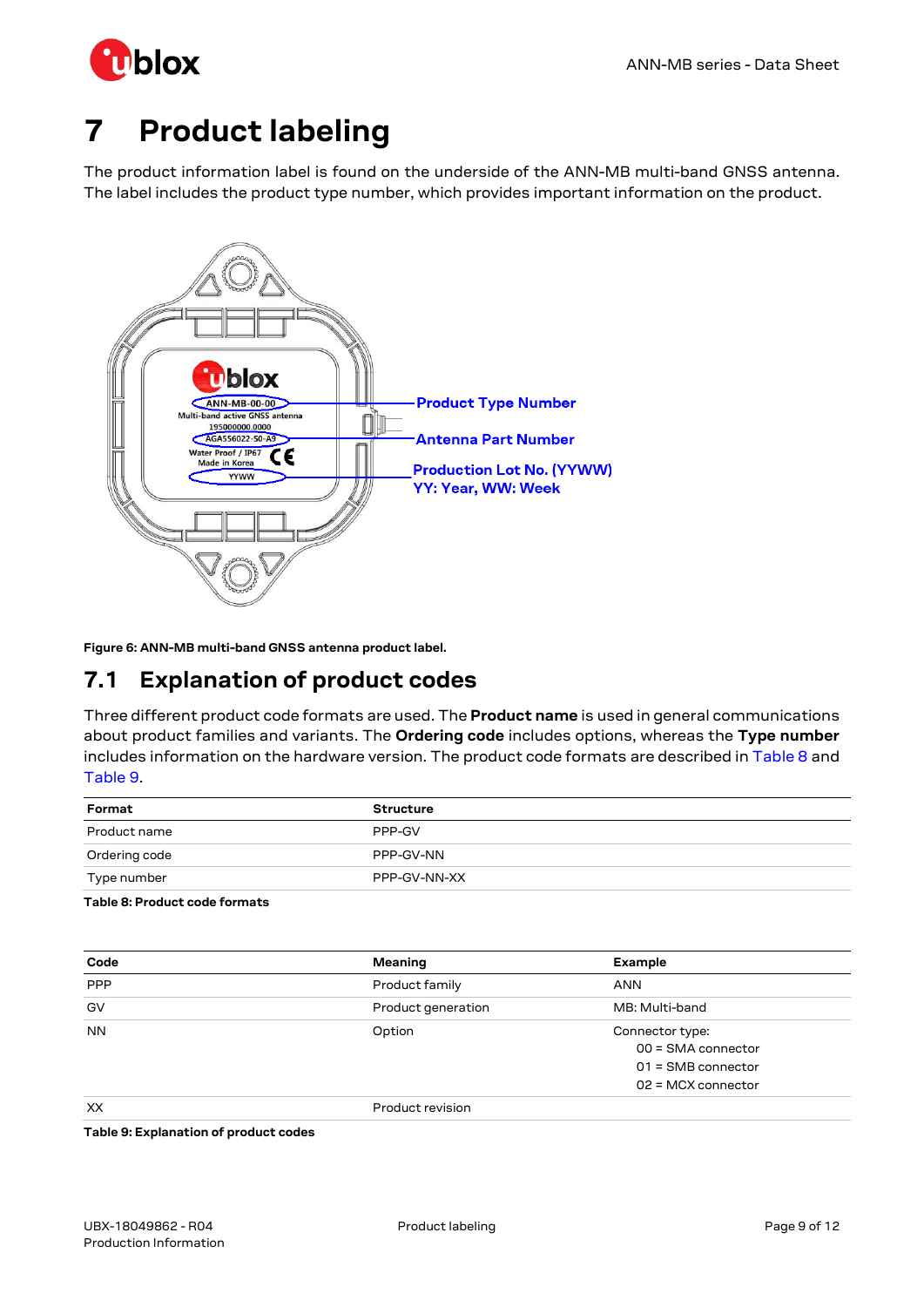

## <span id="page-9-0"></span>**8 Ordering information**

| Ordering No. | Product                                                                         |
|--------------|---------------------------------------------------------------------------------|
| ANN-MB-00    | Multi-band active GNSS antenna, 5 m cable, SMA (plug) connector<br>Single units |
| ANN-MB-01    | Multi-band active GNSS antenna, 5 m cable, SMB (plug) connector<br>Single units |
| ANN-MB-02    | Multi-band active GNSS antenna, 5 m cable, MCX (plug) connector<br>Single units |

<span id="page-9-4"></span>**Table 10: Ordering information**

## <span id="page-9-1"></span>**9 Approvals and safety precaution**

### <span id="page-9-2"></span>**9.1 Approvals**

The ANN-MB complies with all essential requirements for RED 2014/53/EU. The ANN-MB Declaration of Conformity (DoC) is available at www.u-blox.com within Support > Product resources > Conformity Declaration.

The ANN-MB complies with the Directive 2011/65/EU (EU RoHS 2) and its amendment Directive (EU) 2015/863 (EU RoHS 3).

### <span id="page-9-3"></span>**9.2 Safety precaution**

The ANN-MB shall be supplied by a power supply complying with the requirements of PS1 according to safety standard EN 62368-1 (https://webstore.iec.ch/publication/27412).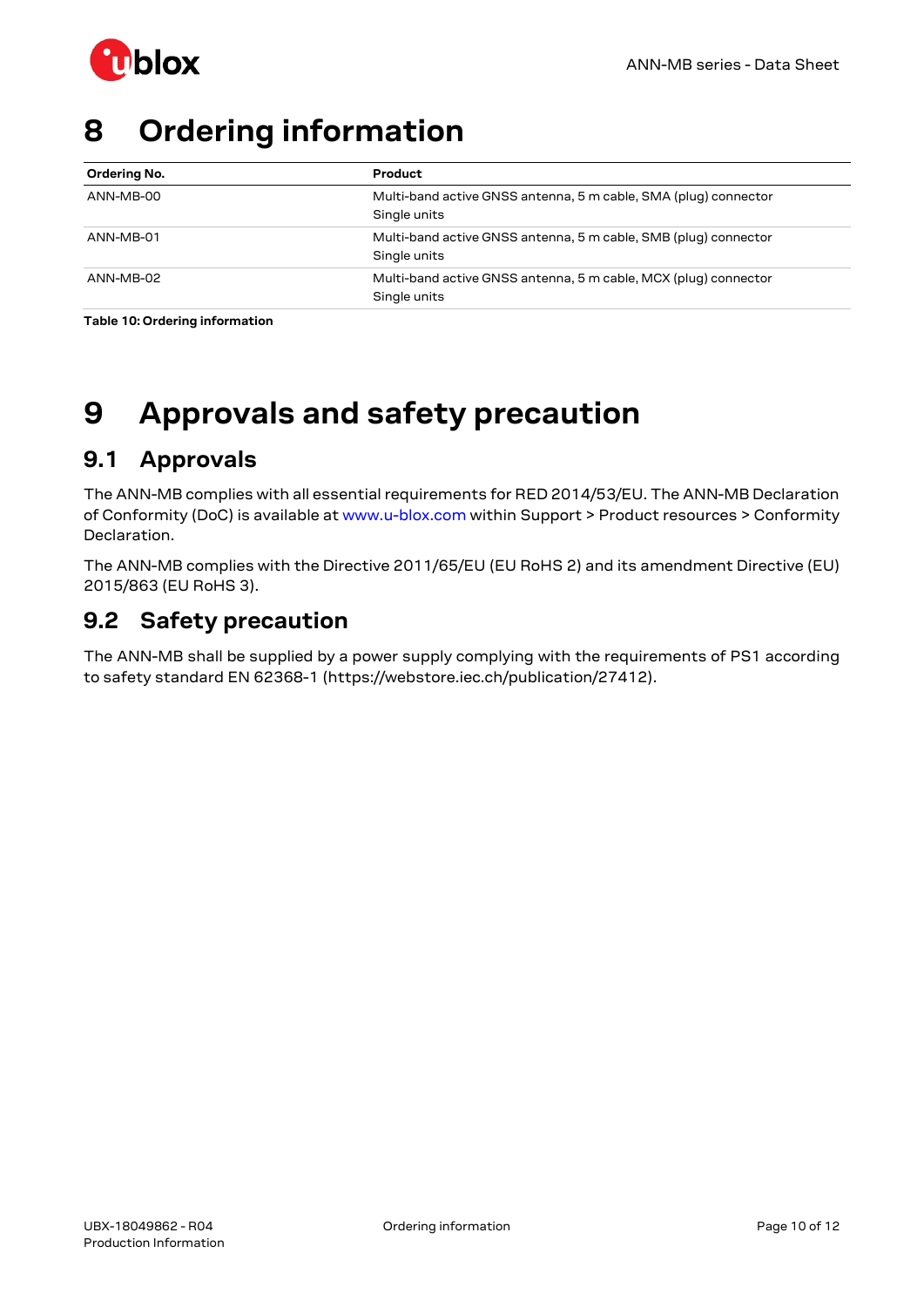

# <span id="page-10-0"></span>**Revision history**

| Revision        | Date        | <b>Name</b> | <b>Status / Comments</b>                                                                                                                                                                                                                                                                                                                |
|-----------------|-------------|-------------|-----------------------------------------------------------------------------------------------------------------------------------------------------------------------------------------------------------------------------------------------------------------------------------------------------------------------------------------|
| <b>R01</b>      | 10-Sep-2018 | rmak        | Objective Specification.                                                                                                                                                                                                                                                                                                                |
| <b>R02</b>      | 10-Dec-2018 | rmak        | Advance Information. Updated Figure 1 and Table 5 for added fix installation<br>option. Updated Table 2 (outband rejection), Table 3 (antenna weight) and<br>section 6.3 (Radiation Pattern). Adjusted temperature specification (Table 5).<br>Added section 5 (absolute maximum ratings) and Figure 6 (product label<br>information).  |
| R <sub>03</sub> | 18-Feb-2019 | rmak        | Early Production Information. Updated Table 2 (out-of-band rejection values),<br>Figure 1 (mechanical drawing), Table 3 (mechanical data), Table 4 (ANN-MB<br>connector types), Table 5 (environmental information), Figure 6 (product<br>label), section 6.3 (radiation pattern). Added section 9 Approvals and safety<br>information. |
| <b>R04</b>      | 09-Jul-2019 | rmak        | Production Information. Added B2I in supported bands in section 1 and section<br>2. Included antenna reference point (ARP) in Figure 1. Added section 6.2<br>(Antenna phase center). Revised connector description to "plug" in Table 4<br>and Table 10. Modified wording of the RoHS statement in section 9.1.                         |